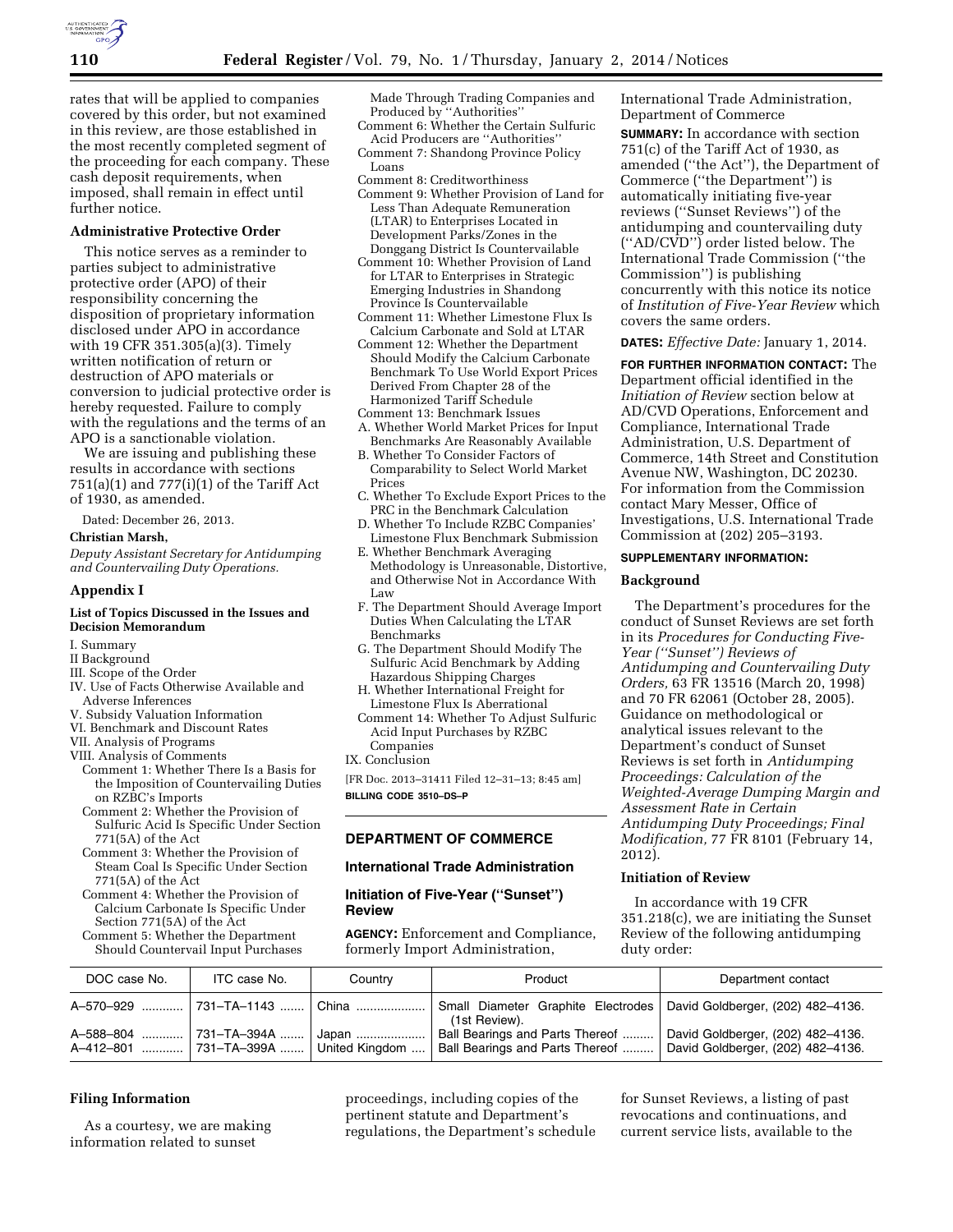public on the Department's Web site at the following address: ''*[http://](http://enforcement.trade.gov/sunset/) [enforcement.trade.gov/sunset/.](http://enforcement.trade.gov/sunset/)*'' All submissions in these Sunset Reviews must be filed in accordance with the Department's regulations regarding format, translation, and service of documents. These rules, including electronic filing requirements via Enforcement and Compliance's Antidumping and Countervailing Duty Centralized Electronic Service System (''IA ACCESS''), can be found at 19 CFR 351.303.1

This notice serves as a reminder that any party submitting factual information in an AD/CVD proceeding must certify to the accuracy and completeness of that information.2 Parties are hereby reminded that revised certification requirements are in effect for company/ government officials as well as their representatives in all AD/CVD investigations or proceedings initiated on or after August 16, 2013.3 The formats for the revised certifications are provided at the end of the *Final Rule.*  The Department intends to reject factual submissions if the submitting party does not comply with the revised certification requirements.

On April 10, 2013, the Department published *Definition of Factual Information and Time Limits for Submission of Factual Information: Final Rule,* 78 FR 21246 (April 10, 2013), which modified two regulations related to antidumping and countervailing duty proceedings: The definition of factual information (19 CFR 351.102(b)(21)), and the time limits for the submission of factual information (19 CFR 351.301). The final rule identifies five categories of factual information in 19 CFR 351.102(b)(21), which are summarized as follows: (i) Evidence submitted in response to questionnaires; (ii) evidence submitted in support of allegations; (iii) publicly available information to value factors under 19 CFR 351.408(c) or to measure the adequacy of remuneration under 19 CFR 351.511(a)(2); (iv) evidence placed on the record by the Department; and (v) evidence other than factual information described in (i)–(iv). The final rule requires any party, when submitting factual information, to specify under which subsection of 19 CFR

351.102(b)(21) the information is being submitted and, if the information is submitted to rebut, clarify, or correct factual information already on the record, to provide an explanation identifying the information already on the record that the factual information seeks to rebut, clarify, or correct. The final rule also modified 19 CFR 351.301 so that, rather than providing general time limits, there are specific time limits based on the type of factual information being submitted. These modifications are effective for all segments initiated on or after May 10, 2013. Please review the final rule, available at *[http://](http://enforcement.trade.gov/frn/2013/1304frn/2013-08227.txt) [enforcement.trade.gov/frn/2013/](http://enforcement.trade.gov/frn/2013/1304frn/2013-08227.txt) [1304frn/2013-08227.txt,](http://enforcement.trade.gov/frn/2013/1304frn/2013-08227.txt)* prior to submitting factual information in this segment. To the extent that other regulations govern the submission of factual information in a segment (such as 19 CFR 351.218), these time limits will continue to be applied.

On September 20, 2013, the Department modified its regulation concerning the extension of time limits for submissions in antidumping and countervailing duty proceedings: *Extension of Time Limits,* 78 FR 57790 (September 20, 2013). The modification clarifies that parties may request an extension of time limits before a time limit established under part 351 of the Department's regulations expires, or as otherwise specified by the Secretary. In general, an extension request will be considered untimely if it is filed after the time limit established under part 351 expires. For submissions which are due from multiple parties simultaneously, an extension request will be considered untimely if it is filed after 10:00 a.m. on the due date. Under certain circumstances, the Department may elect to specify a different time limit by which extension requests will be considered untimely for submissions which are due from multiple parties simultaneously. In such a case, the Department will inform parties in the letter or memorandum setting forth the deadline (including a specified time) by which extension requests must be filed to be considered timely. This modification also requires that an extension request must be made in a separate, stand-alone submission, and clarifies the circumstances under which the Department will grant untimelyfiled requests for the extension of time limits. These modifications are effective for all segments initiated on or after October 21, 2013. Please review the final rule, available at *[http://](http://www.gpo.gov/fdsys/pkg/FR-2013-09-20/html/2013-22853.htm) [www.gpo.gov/fdsys/pkg/FR-2013-09-20/](http://www.gpo.gov/fdsys/pkg/FR-2013-09-20/html/2013-22853.htm)*

submitting factual information in these segments.

Pursuant to 19 CFR 351.103(d), the Department will maintain and make available a service list for these proceedings. To facilitate the timely preparation of the service list(s), it is requested that those seeking recognition as interested parties to a proceeding contact the Department in writing within 10 days of the publication of the Notice of Initiation.

Because deadlines in Sunset Reviews can be very short, we urge interested parties to apply for access to proprietary information under administrative protective order (''APO'') immediately following publication in the **Federal Register** of this notice of initiation by filing a notice of intent to participate. The Department's regulations on submission of proprietary information and eligibility to receive access to business proprietary information under APO can be found at 19 CFR 351.304– 306.

## **Information Required From Interested Parties**

Domestic interested parties, as defined in section  $771(9)(C)$ ,  $(D)$ ,  $(E)$ ,  $(F)$ , and (G) of the Act and 19 CFR 351.102(b), wishing to participate in a Sunset Review must respond not later than 15 days after the date of publication in the **Federal Register** of this notice of initiation by filing a notice of intent to participate. The required contents of the notice of intent to participate are set forth at 19 CFR 351.218(d)(1)(ii). In accordance with the Department's regulations, if we do not receive a notice of intent to participate from at least one domestic interested party by the 15-day deadline, the Department will automatically revoke the order without further review.4

If we receive an order-specific notice of intent to participate from a domestic interested party, the Department's regulations provide that *all parties*  wishing to participate in a Sunset Review must file complete substantive responses not later than 30 days after the date of publication in the **Federal Register** of this notice of initiation. The required contents of a substantive response, on an order-specific basis, are set forth at 19 CFR 351.218(d)(3). Note that certain information requirements differ for respondent and domestic parties. Also, note that the Department's information requirements are distinct from the Commission's information requirements. Please consult the Department's regulations for information regarding the Department's

<sup>1</sup>*See also Antidumping and Countervailing Duty Proceedings: Electronic Filing Procedures; Administrative Protective Order Procedures,* 76 FR 39263 (July 6, 2011).

<sup>2</sup>*See* section 782(b) of the Act.

<sup>3</sup>*See Certification of Factual Information To Import Administration During Antidumping and Countervailing Duty Proceedings,* 78 FR 42678 (July 17, 2013) (''*Final Rule''*) (amending 19 CFR 351.303(g)). 4*See* 19 CFR 351.218(d)(1)(iii). *[html/2013-22853.htm,](http://www.gpo.gov/fdsys/pkg/FR-2013-09-20/html/2013-22853.htm)* prior to